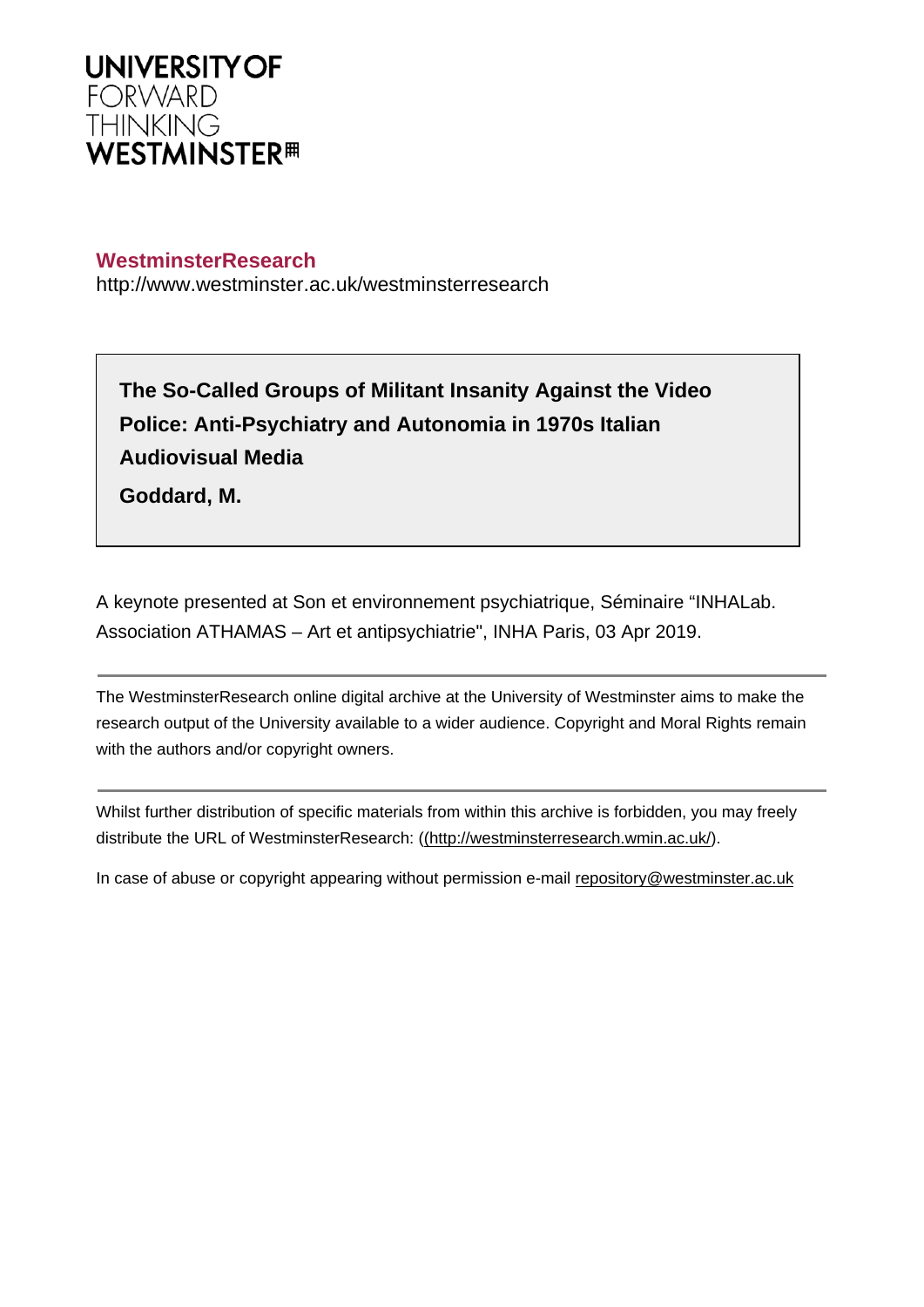### **The So-Called Groups of Militant Insanity Against the Video Police: Anti-Psychiatry and Autonomia in 1970s Italian Audiovisual Media**

This talk will explore how anti-psychiatry was taken up both in the Radio Alice free radio station and also cinematic culture in Italy in the 1970s, focusing on the work of Marco Bellocchio, Elio Petri, and especially Alberto Grifi. While Grifi's work *Anna* (Grifi and Sarchielli, 1975) is a relatively well-known anti-psychiatric video experiment, anti-psychiatry runs through his 1970s work in proximity with the creative autonomia movement that also gave rise to Radio Alice. However, these currents were already present in key works of Bellocchio and Petri, especially in *Fists in the Pocket* (Bellocchio, 1965), *Matti da slegare* (Fit to be Untied, 1975) and *La classe operaia va in paradiso* (Petri, 1971). In the latter sound is especially significant to indicate the inter-relations between class struggle, sexuality and psychic and emotional states and this would also form the basis for Radio Alice's reinvention of radio as a delirious machinery for a militant destabilisation of the state, capital and the mass media. If this militant insanity lost out in the end to the video police in the form of both mass arrests and the rise of Berlusconi's media empire, it provides a rich legacy for 21st century reinvention.

# *Dini e Normalina* **(1978)**

The title of this talk comes from an extraordinary film by Alberto Grifi, a filmmaker very close to the Creative Autonomia movement and with a specific interest in the antipsychiatry movement. The film is part agitprop militant cinema and part documentary on the international meeting against repression held in Bologna in the wake of the shutting down of Radio Alice and the imprisonment or exile of its main animators as part of a broader crackdown on the Autonomia movement under the guise of anti-terrorism. The film presents a radical strategy on the part of the 'videopolice' to extract dissent at its roots and restore normality, presented in terms of psychiatric repression and hence in an antipsychiatric framework. While unfortunately it is difficult to obtain a subtitled copy of the film, it is worth watching an excerpt to show the emphasis put on the media assemblage by means of which this 'normalisation' takes place: <https://www.youtube.com/watch?v=Kwl1pP5Yju8>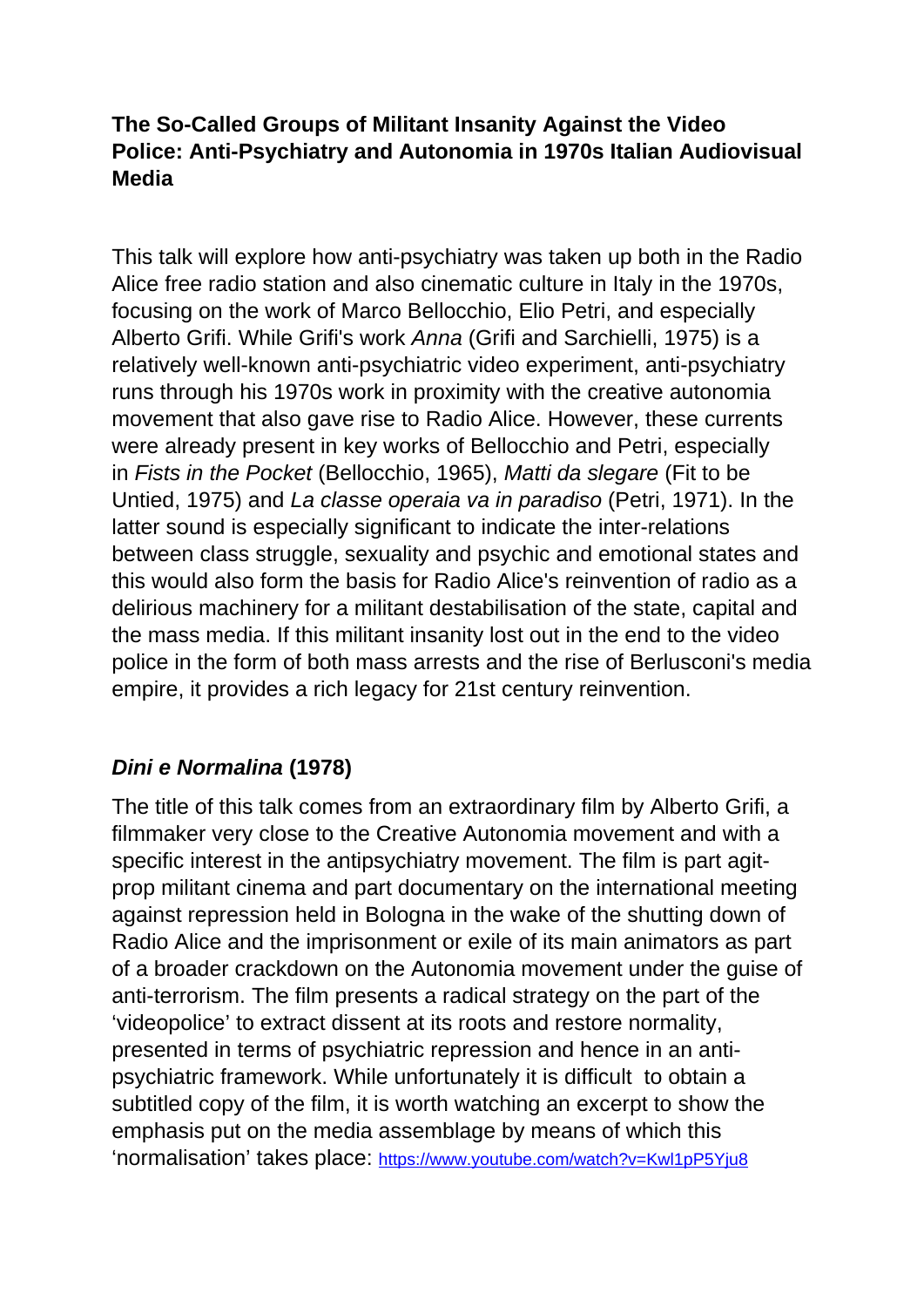# **The Roots of Italian Antipsychiatry**

To fully grasp what is going on in this film it is necessary to go back over a decade, that of the hot 1970s in Italy that was strongly expressed in film and audiovisual culture, and indeed even further to the roots of Italian anti-psychiatry itself in the pioneering work of Franco Basaglia.

 Basaglia, now widely known as 'the man who closed the asylums' (See Foot, 2015), was a psychiatrist with a strong educational background in phenomenological and existential philosophy, especially the work of Heidegger and Sartre. His studies also engaged with new critiques of psychiatric institutions such as the work of Erving Goffman (*Asylums,*  1961) and Michel Foucault (*Madness and Civilisation,* 1960). When he arrived at his first posting as director of the mental hospital at Gorizia in 1961, at that time a typically archaic and brutal mental asylum (Italian psychiatry and the state having been resistant to even the modest reforms that had already taken place in other contexts), he was disgusted by what he found there: 'locked doors only partly successful in muffling the weeping and screams of the patients, many of them lying nude and powerless in their excrement' (Basaglia in Davidson,Rakfeldt and Strauss, 2015). He then set out on a project of 'deinstitutionalisation' which proceeded step by step to remove all of the disciplinary apparatus of the asylum one measure at a time, a process he referred to as 'the institution negated'. While this mirrored tendencies and critiques of psychiatry in the US, Great Britain and France, it was pursued as an almost guerrilla struggle by Besaglia, ultimately leading to the passing of a law in 1978 to not only dismantle and outlaw all existing asylums but prevent their future reinstatement. The implementation of this law, however, took at least two decades.

What was notable about his strategy was the way it was conducted within the very system it was setting out to destroy; Basaglia held a position of power as the director of a regional asylum, originally considered a dead end job of no significance and hence providing the opportunity to dismantle not only the Gorizia asylum but the asylum system as a whole. This proceeded through the attraction of a strong team of young psychiatrists who would work at Gorizia temporarily and then continue this work in other hospitals, thereby virally disseminating Basaglia's project of de-institutionalisation. According to Felix Guattari, in Basaglia's key text, *The Institution Negated,* 'A war of liberation,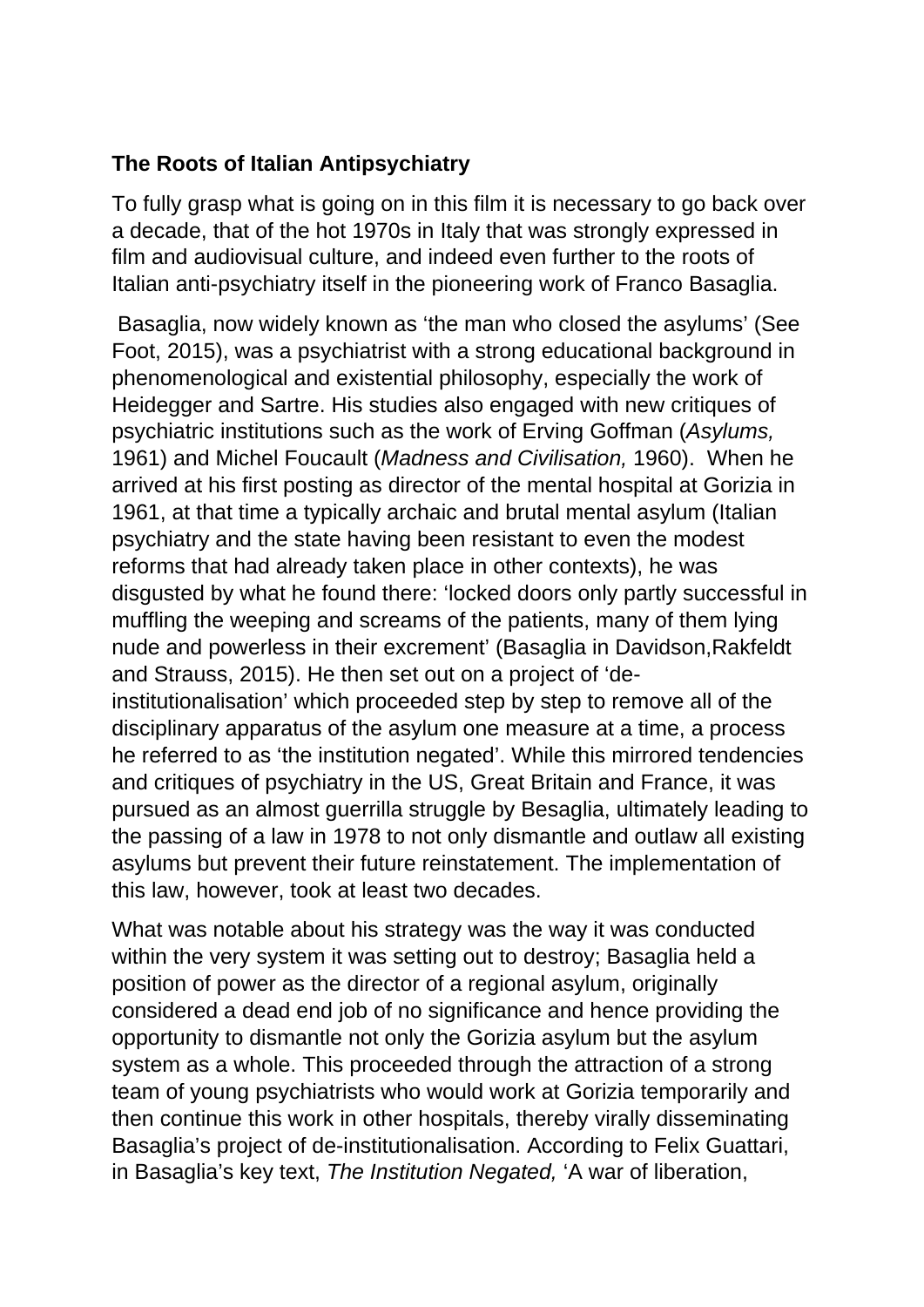waged for ten years, to overthrow the institution is presented to us in terms of militant struggle […] There is straightaway a violent refusal of all scientific pseudo neutrality in this domain which is, for the authors, eminently political' (Guattari, 1996, 43). For Basaglia and his colleagues, drawing on the existentialist and anti-psychiatric sources already mentioned, most of the symptoms of mental illness were in fact the effects of the asylum system itself and the alienation of control and autonomy it enforced was seen as leading directly to mental alienation; in other words, mental illness was presented as a social and above all a political issue. The project of opening the walls of the asylum to the outside in every possible respect also made it a hub of activism bringing it into contact with the rising wave of radical politics in Italy in the 1960s and 1970s to the extent that the contestation over the asylum and its deinstitutionalisation became a metaphor for revolutionary politics more generally. This was especially the case for the Autonomia movement which, at least in its more creative currents, directly took on some key aspects of anti-psychiatry in its formulation of a revolutionary project at least as much about subjectivity as it was about objective class relations.

# **Guattari and the Cinema of Anti Psychiatry**

As Gary Genosko has indicated (Genosko, 2009, p.134), Felix Guattari devoted frustratingly few pieces of writing to the cinema in general or individual films, yet what he did write is exemplary in its use of a symptomatological approach, relatively free of the vestigial auteurism of Deleuze's cinema books. This is particularly apparent in the short essay, 'The Poor Man's Couch' (Guattari 1996, pp.155-166), in which Guattari claims that cinema provides a type of mass equivalent of the psychoanalytic cure. For this reason, psychoanalysts are singularly unable to grasp cinematic symptomatologies since the cinema constitutes 'a normalization of the social imaginary that is irreducible to familialist and Oedipal models' (p. 155). The shift from the reductive Freudian readings of semantics to the Lacanian structuralist readings in terms of the signifier are, for Guattari, no great advance in psychoanalytic attempts to diagnose the cinema. Disputing especially Metz's approach to the cinema as being structured in a similar manner to the Lacanian unconscious 'like a language' through an assembly of syntagmatic chains, Guattari argues that cinema's 'montage of asignifying semiotic chains of intensities, movements and multiplicities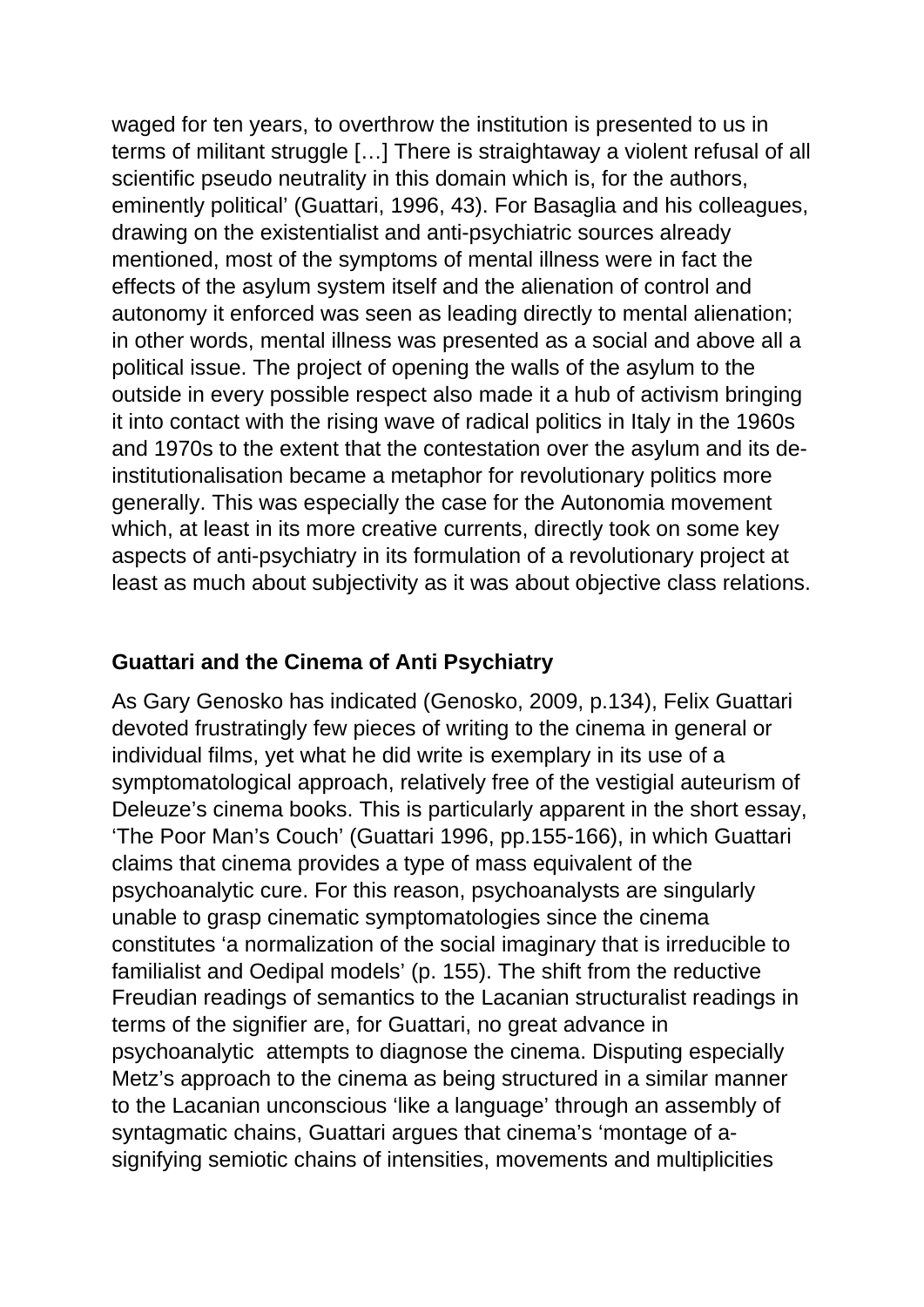fundamentally tends to free it from the signifying grid' (p.161). This is not to say that Guattari has a utopian view of cinema, which he in fact says is just as repressive as psychoanalysis, only in a completely different manner. What cinema, at least in its commercial forms, offers is a machinic, 'inexpensive drug' (p. 162) that, in its own way, works on the unconscious. Instead of paying for a professional witness as in psychoanalysis, at the cinema, the audience pays less money to be 'invaded by subjective arrangements with blurry contours [...] that, in principle, have no lasting effects' (p. 163). In practice what is enacted by cinema does have effects in that it models forms of subjective mutation, which remain as traces of the cinematic 'session', just as other narcotics do. As a machinic narcotic, cinema is a giant and much more effective process for the production of normalization than the psychoanalytic cure but, paradoxically, it does this via a process of complete subjective deterritorialization. For this reason, cinema is both 'the best and the worst' that modern capitalist societies offer their subjects and contains within its machinic production of subjectivity liberating potentials: 'a film that could shake free of its function of adaptational drugging could have unimaginable liberating effects on an entirely different scale to those produced by books' (p.164). This is because cinematic language is a living language that while for the most part turned towards repressive ends is uniquely able to capture and express processes of psychic semiotization and therefore could become 'a cinema of combat, attacking dominant values in the present state of things' (p.165).

Guattari's examples range from obscure anti-psychiatric documentaries, to the works of then nascent American auteurs like David Lynch and Terence Malick. What Guattari's cinematic examples share is that in his reading of them, they all elaborate non-normative processes of desire, capable in principle of countering the normalization processes of both commercial cinema and psychoanalysis. For example, Guattari indicates several examples that could constitute a cinema of anti-psychiatry or sees in a film like Malick's *Badlands* (1973), a profound process of amour fou or schizo-desire worthy of the best productions of the surrealists (Guattari, 1996, pp.167-176). But cinema in the 1970s was full of such cinematic expressions of schizo-desire and amor fou of which it will only be possible to chart a few pertinent examples.

One arena to begin is in what could be called anti-psychiatric documentaries such as *Asylum* (Robinson, 1972) which Guattari discusses in passing along with Ken Loach's fictional *Family Life* (1971)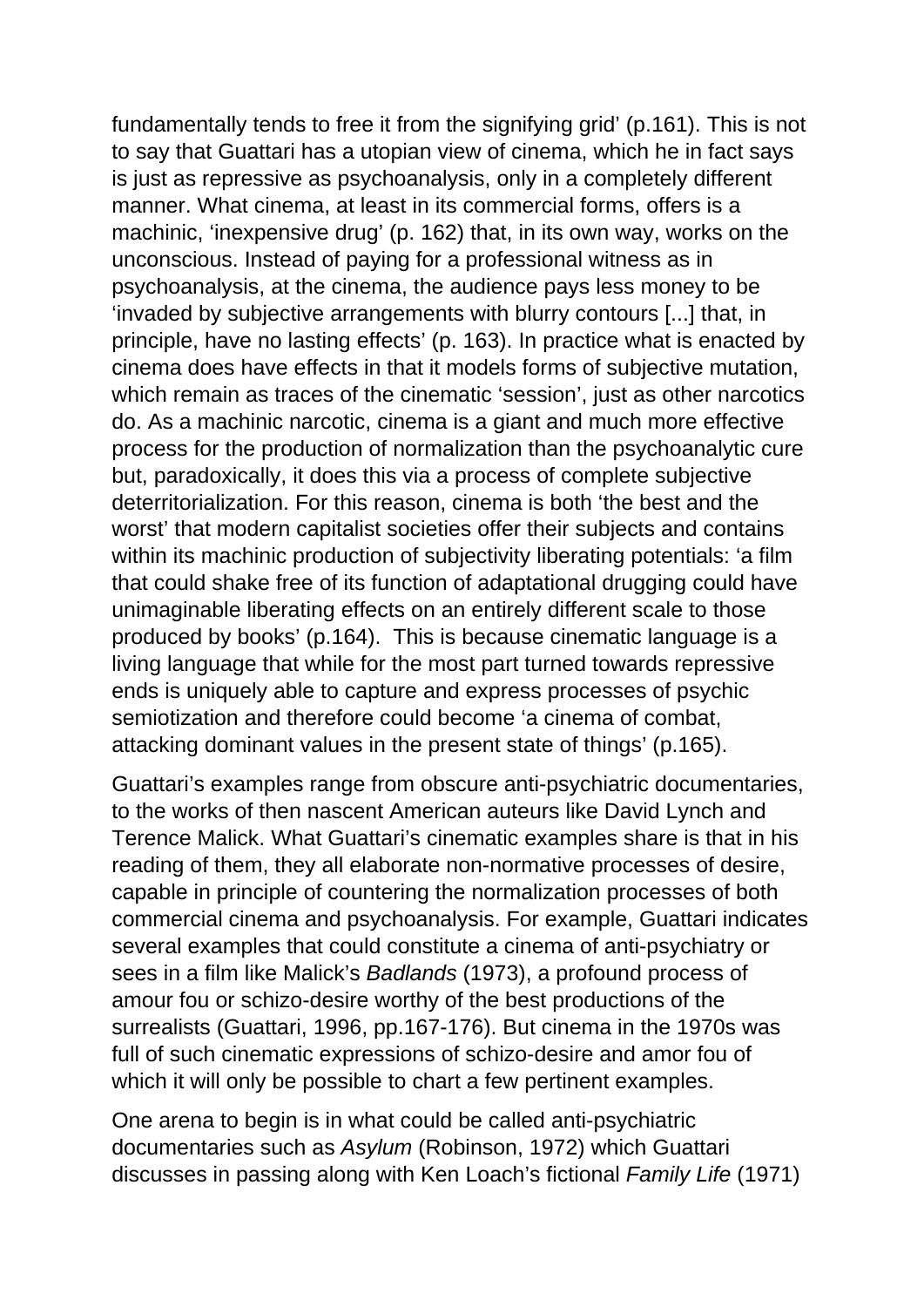as 'indirectly reveal[ing] an anti-psychiatric current' for a 'substantial audience' (Guattari, 1996, p.177). Guattari was much less ambivalently enthusiastic about the March 11 Collective film *Matti da slegare* (*Fit to be Untied*, Silvano Agnosti, Marco Bellocchio, Sandro Petraglia, Stefano Rulli, 1975), which documented the experience of one of Franco Basaglia's anti-institutional projects in the Parma Psychiatric hospital. Guattari was considerably more sympathetic to Basaglia than to R. D. Laing, and related more to the former in his own practice at La Borde clinic, devoting a significant review essay to his work in which he labelled him affirmatively as a 'Guerrilla Psychiatrist' (Guattari, 1996b, pp.42-45). What is notable in this film is that it goes further in affirming the speech and experience of all the participants and, unlike in *Asylum*, this is able to impact on the very production of the film itself. According to Guattari, 'it is the people involved who really get the chance to speak [...] children, educators, psychiatrists, militant groups [...] each sequence, each shot, was collectively discussed during the editing' (Guattari 1996a, pp.178-179). What is striking in this film is the integration of the perspectives of psychiatric patients and industrial workers, and the ways relations are set up between them beyond institutional boundaries. For Guattari this film is exemplary not only of the potentials of anti-psychiatry but also of minor cinema, in its potential to exceed other modes of political communication in becoming a " 'cinema of combat' [or] a form of expression and struggle" (pp.178, 179) against dominant representations. In this regard it is worth noting that the collective's subsequent project was a TV Series oriented around cinema itself, *La macchina cinema* (The Cinema Machine, 1979), in which instead of a psychiatric institution, it was a whole range of aspects of the institutional machinery and subjective experience of cinema that were critically examined as an industrial production of subjectivity for the masses, very much in line with Guattari's insights about 'The Poor Man's Couch'.

# **Anti-Psychiatric Tendencies in Italian Cinema: Marco Bellocchio and Elio Petri**

The involvement of Bellocchio in this project was hardly accidental as he had been pursuing a broadly anti-psychiatric approach throughout his fictional film career beginning most explosively with his first film *Fists in the Pocket* (1965). Throughout Bellocchio's films of the 1960s and 70s,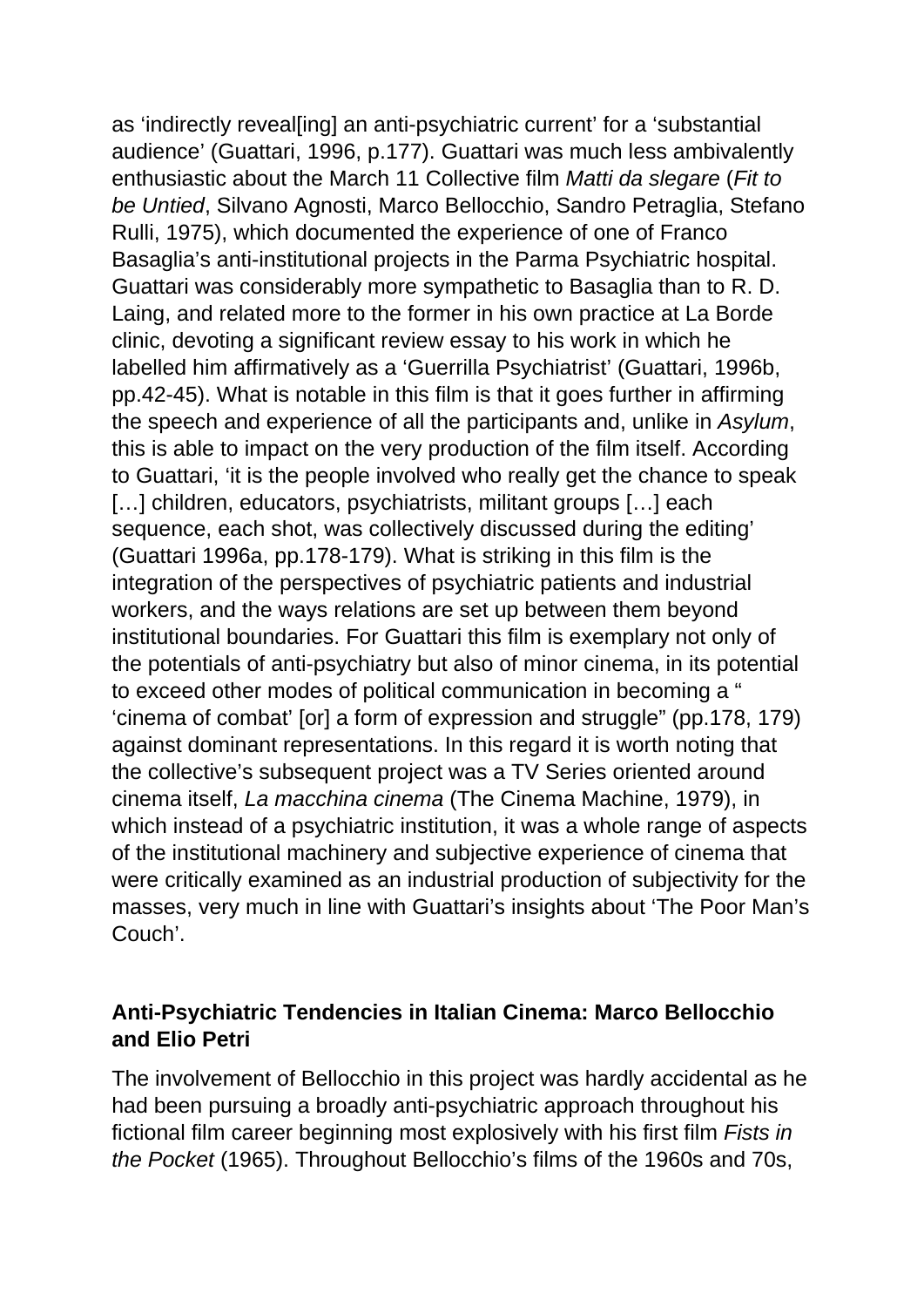social critique is filtered through the subjective experience of repression and alienation at the hands of a range of institutional structures such as the family (*Fist in the Pockets*), the education system (*In the Name of the Father,* 1971), the press (*Slap the Monster on Page One,* 1972) and the Army (*Victory March,* 1976). While all of these films have antipsychiatric tendencies to lesser or greater extents it is really *Fists in the Pockets* that these are most explicitly and provocatively expressed. Centred around a bourgeois family of a blind mother and four adult children, this is a film that examines the family through a focus on gesture as implied by the title. Rather than a simple ideological critique, the film shows the contradictory and hypocritical desires traversing the family structure as Alessandro engineers the 'accidental' deaths first of his mother then of his disabled brother. He does this 'for' his older brother Augusto, the only one who has a seemingly 'normal' life with outside work and a fiancée. Augusto's repressed desires to be liberated from his 'abnormal' family are enacted by his younger brother, who ultimately dies himself from an epileptic seizure, which his sister, who he has also attempted to kill, does nothing about. (52.30, killing of the mother<https://www.youtube.com/watch?v=Yixxb-9oAeY>).

As Karl Schoonover puts it: 'The deaths in this film occur through surprisingly gentle and unspectacular means: the tap of a finger, the gentle coaxing of a head slipped underwater and, finally, the decision to stay in bed and do nothing. According to Bellocchio's view of the film, 'violence arises and breeds in a refusal to accept reality' (2006). This gestural madness which reaches its apotheosis in Alessandro's epileptic seizure, was reflected in the bold cinematic style of the film which involved abrupt and nonrealist editing, at times almost approaching Soviet avant-garde practices of 'intellectual montage'. However, the montage here is not confined to a purely political or social plane but operates on a plane of desire and psychoses, echoing and amplifying the familial tensions within the scenario as a form of collective articulation of group psychosis. Later Bellocchio would not only make the already mentioned collective anti psychiatric film *Fit to be Untied* but also enter into collective psychoanalysis with the controversial therapist Marco Fagioli, who subsequently collaborated on several of Bellocchio's films in the 1980s.

Elio Petri was another filmmaker working at the same time who in several films emphasised the intertwining of political power, psychosis and sexual desires. This amalgam was barely visible in his work in the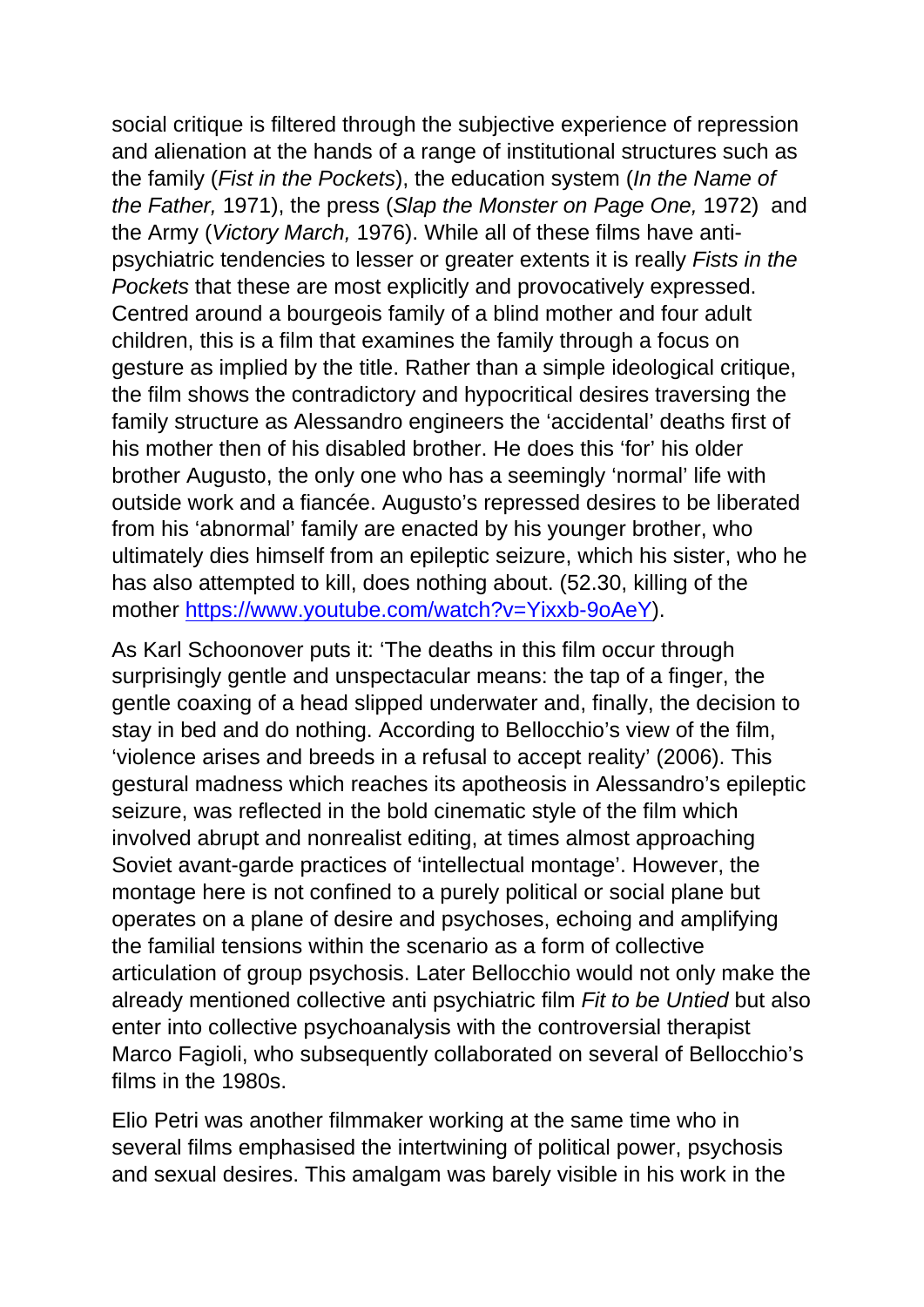1950s and 60s, although the sci fi film *The Tenth Victim* (1965) a kind of contemporary urban Hunger Games in which contestants must kill or be killed by randomly selected others was a premonition of his future development. In the 1970s he made a series of four films which, as in the work of Bellocchio, explored the interconnections between social institutions, desire and power. The most well-known of these was *Investigation of a Citizen above Suspicion* (1970)*,* which showed a police inspector who violently murders his mistress and who initially manipulates the evidence so a student radical will be suspected. He then leads the inquiry back towards himself, ultimately even confessing to the crime to his superiors who nevertheless exonerate him since he is above suspicion. This was his intention in the first place:

<https://www.youtube.com/watch?v=RitklgHbRYk>

<https://www.youtube.com/watch?v=PfXZVqdLKcE> Like *Fists in the Pocket,* this is a study of proto-Fascism, as facilitated by contemporary authoritarian institutions in a 'liberal' society. If both the psychology and the politics are fairly rudimentary, what is of more interest is the soundtrack and editing style which again reflects the excesssive subjective experience presented within the film.

In *Lulu the Tool* (*La Class Operaio va in Paradiso*) there is a much more astute political analysis that is directly linked to an exploration of a schizoid personality. The main character is initially a much despised over-productive worker, whose excessive speed leads to the raising of production quotas at the expense of the workers' health and safety. However, when he himself suffers and industrial accident, he engages with the radical students who have been protesting outside the factory and adopts their radical critique which has consequences for both his working and personal life; he gets fired from the factory and his girlfriend and son leave him, leading to a mental disintegration. This is prefigured in key scenes in which Lulu visits his friend and former worker Militina. In this scene in particular, there is an almost documentary quality and a political analysis of madness, clearly influenced by Basagalia's ideas: (36.00):<https://www.youtube.com/watch?v=RY-vtJnymEU0>. Lulu's machinic schizoid subjectivity is indicated largely via discordant sound that goes from the machines on the factory floor to ultimately invade his entire psyche and his various relations with work, sexuality, and politics which become progressively destabilised and characterised by noise.

Perhaps the apotheosis of this proximity between anti-psychiatry, schizoanalysis and autonomist politics was the film *Anna* (1975),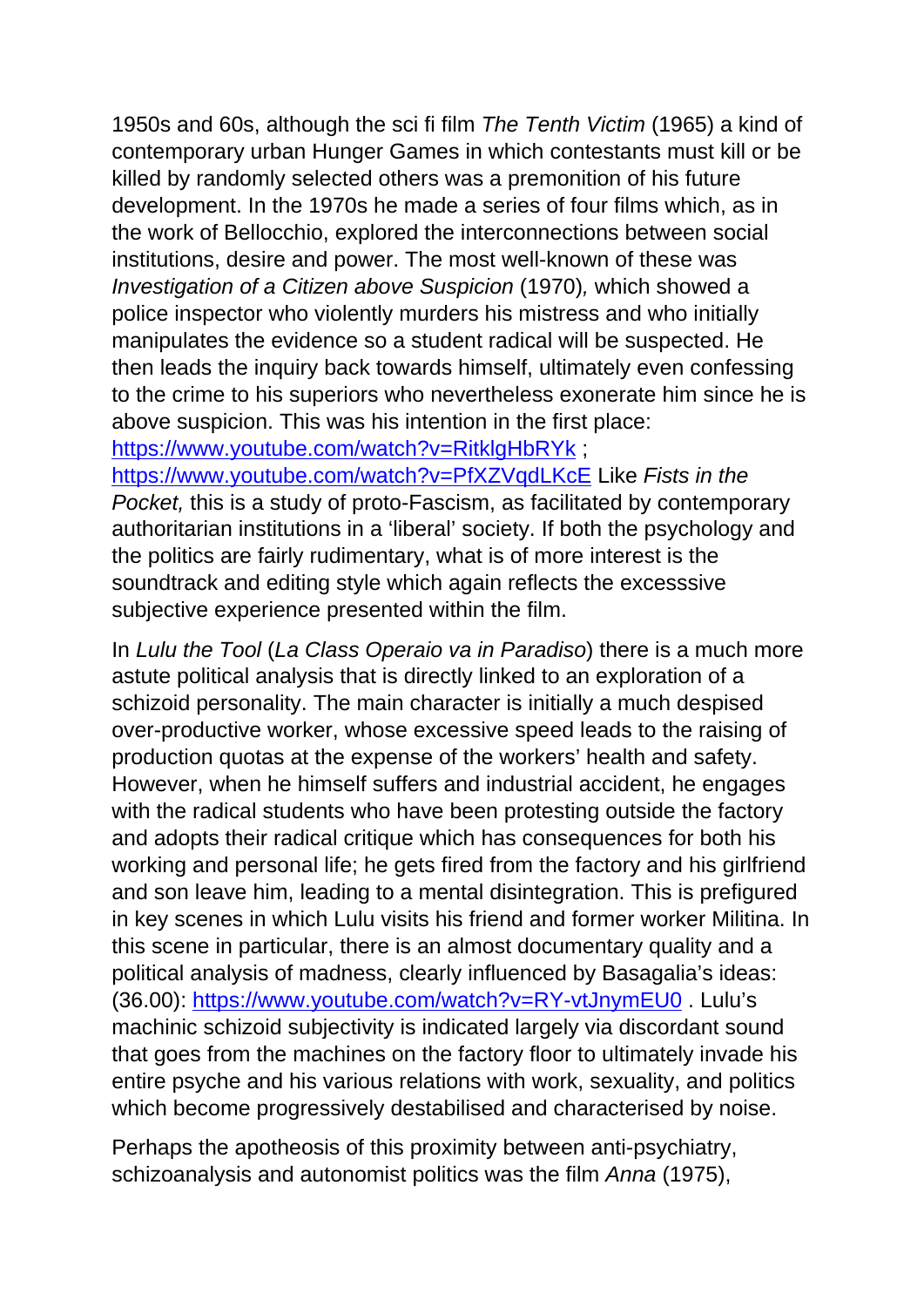directed by Alberto Grifi and Massimo Sarchielli, even if it was situated far from any recognizable clinical practice. One day, in the late 1960s, the actor Massimo Sarchielli met Anna near Piazza Navona in Rome. Anna was a sixteen year old girl, pregnant and visibly under the influence of drugs; escaping from several suicide attempts and constant depressive periods, she had nevertheless rejected the interventions of reform institutions and had recently escaped form the last of these. Sarchielli decided to take care of her and took her to his house. Initially taking notes on the girl's behaviour, he began to video her, with the idea of making an eventual film. Since he was an inexperienced director, he asked his friend Alberto Grifi to collaborate on the project. Grifi was already becoming known as an innovative and experimental filmmaker, making films related to the situationist critique of the spectacle, and conducting early experiments in video and special effects. Later he would direct the film *Il Festival del proletariato giovanile al Parco Lambro* (The Festival of Proletarian Youth at Parco Lambro, 1976) documenting a key moment of the developing youth counter culture and the Creative Autonomia movement. Grifi agreed to participate and they started filming in 1972 and 1973 amassing eleven hours of video recordings, part of which was transferred to 16mm using a device of Grifi's own construction, and resulting in a film of almost four hours. This was released in 1975 to a highly controversial reception, due to the intimacy, apparent extreme realism and at the same time manipulation both of the film and the events transpiring in front of the camera. Located somewhere between the inheritance of Italian Neorealism (Grifi had extensive contact with Ceasre Zavatini, 'the old man of Itlaian Neorealism') and yet to be developed reality television, this film is an uncomfortable document of an intersubjective 'therapeutic' process, that is highly troubling. Referring to one of the most notorious sequences in the film of Anna in the shower while heavily pregnant, Andréa Picard wrote: 'Troubling in more ways than one, [certain images] sometimes surpass their aesthetic worth and lodge themselves into the annals of memory where they continue to reverberate and disturb long after being encountered' (2013, n.p.). But it would be a mistake to simply see in this film the prolongation of the aesthetics of Neorealism and direct cinema. It is also a work that defies genres in its combination of documentation and re-enactment, and also one in which the technologies used are highly significant. Grifi had already demonstrated his interests in bricolage through the assembly of found footage in films like *Verifica Incerta* (1965) which prefigured a whole wave of experimental film and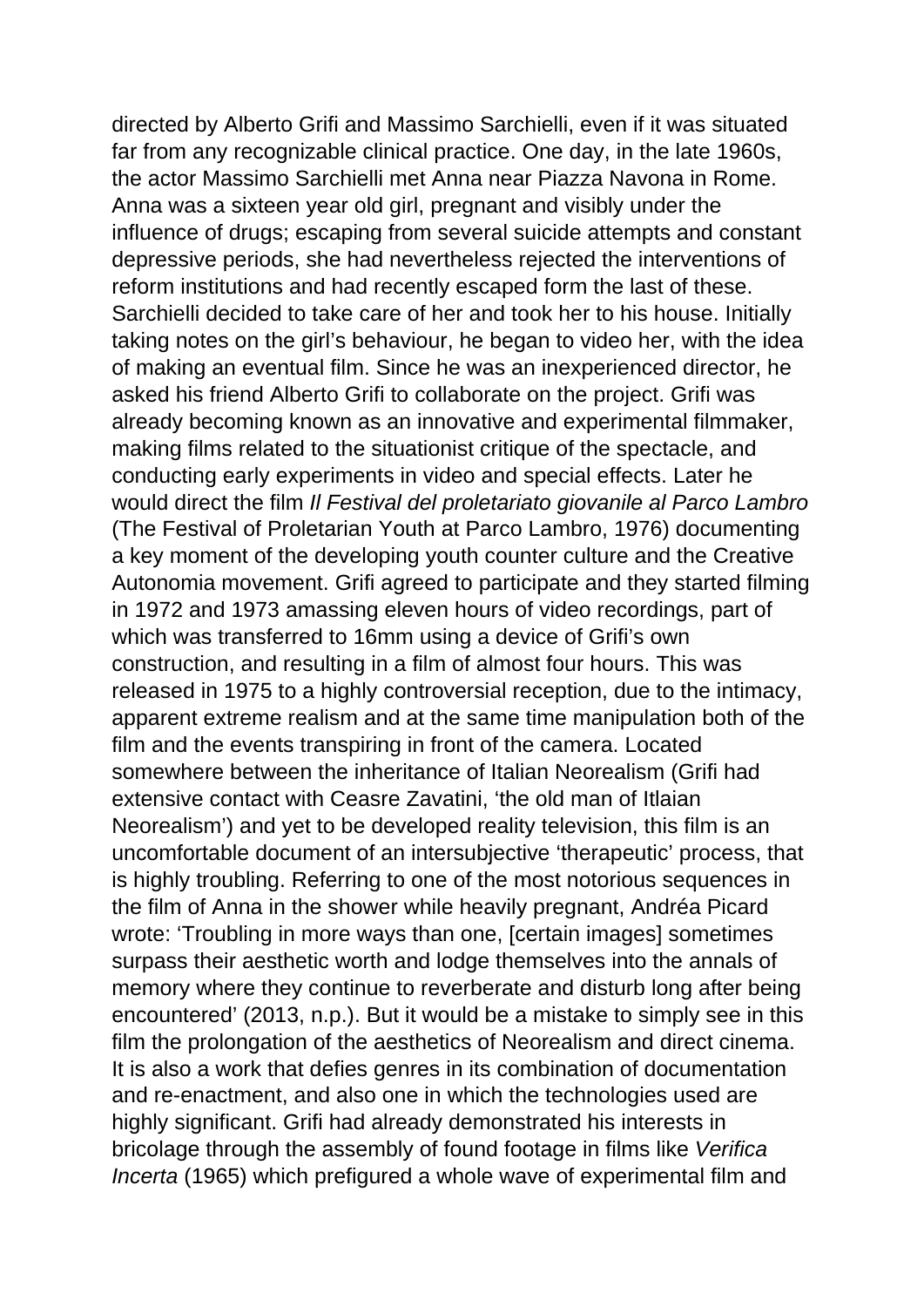later video art with its humorous repetitions of title and action sequences from numerous Hollywood films. Such experimentation was continued in projects like *Transfert per camera verso Virulenta* (1967) and *Orgonauti, Evivva!* (1970) which experimented with special effects such as colour diffraction and spatial distortion via mirrors and filters, again using equipment that Grifi had developed himself:

<https://www.youtube.com/watch?v=iuRGr8TsoBY> . This experimentation was not limited to images, however, but also involved the soundtrack with up to seven different sound channels being superimposed in the earlier film: [https://www.youtube.com/watch?v=O\\_RtVGpHaq0](https://www.youtube.com/watch?v=O_RtVGpHaq0) . In the latter film, the attempt was rather to recreate via distorted imagery the effects of ingesting psychotropic substances. Certainly, Grifi moved away from this pure artistic research in the 1970s, in Annamaria Licciardello's words rejecting 'any interest in artistic activities that are not capable of disturbing the "meaningless" reality of everyday life' (Licciardello, 2008, p.189). It is in this lineage that, despite appearances*, Anna* needs to be understood in the following terms: 'Anna is a true and proper cinematographic experiment that constitutes a unique moment in the history of Italian cinema, and a limit-example of direct cinema' (Licciardello, 2008, p.189). Certainly this brought the project into dialogue with questions of realism inherited form both direct cinema and Neorealism, but above all it was the fabrication of a kind of machinery to convert the extremity of subjectivity and everyday life that Anna represented, into durational imagery, in an entirely new way, given the primitive development of analog video at this moment in time. Grifi was fully aware of these technological conditions, which he saw as indispensable to the production of a film that was able to do away with the usual cinematic conditions of the cost of film stock, lighting, and production crews, thereby allowing for an entirely autonomous mode of production, and level of intimacy with the film's protagonists.

Anna is therefore as much a socio-political portrait of its time as a psychological one, and rather constitutes the first step in the 'anthropology of disobedience' that Grifi would continue to develop around events on the borders of the Autonomia movement itself, and tellingly by means of a feminist intervention into a mass anti-psychiatric meeting in 1977 (Lia, 1977):

<https://www.youtube.com/watch?v=76v4nlo8Ddk>. Contrary to the work of Marco Bellochio, seen by Gary Genosko as the epitome of Guattarian minor cinema, Grifi's work took place on the frontlines of Creative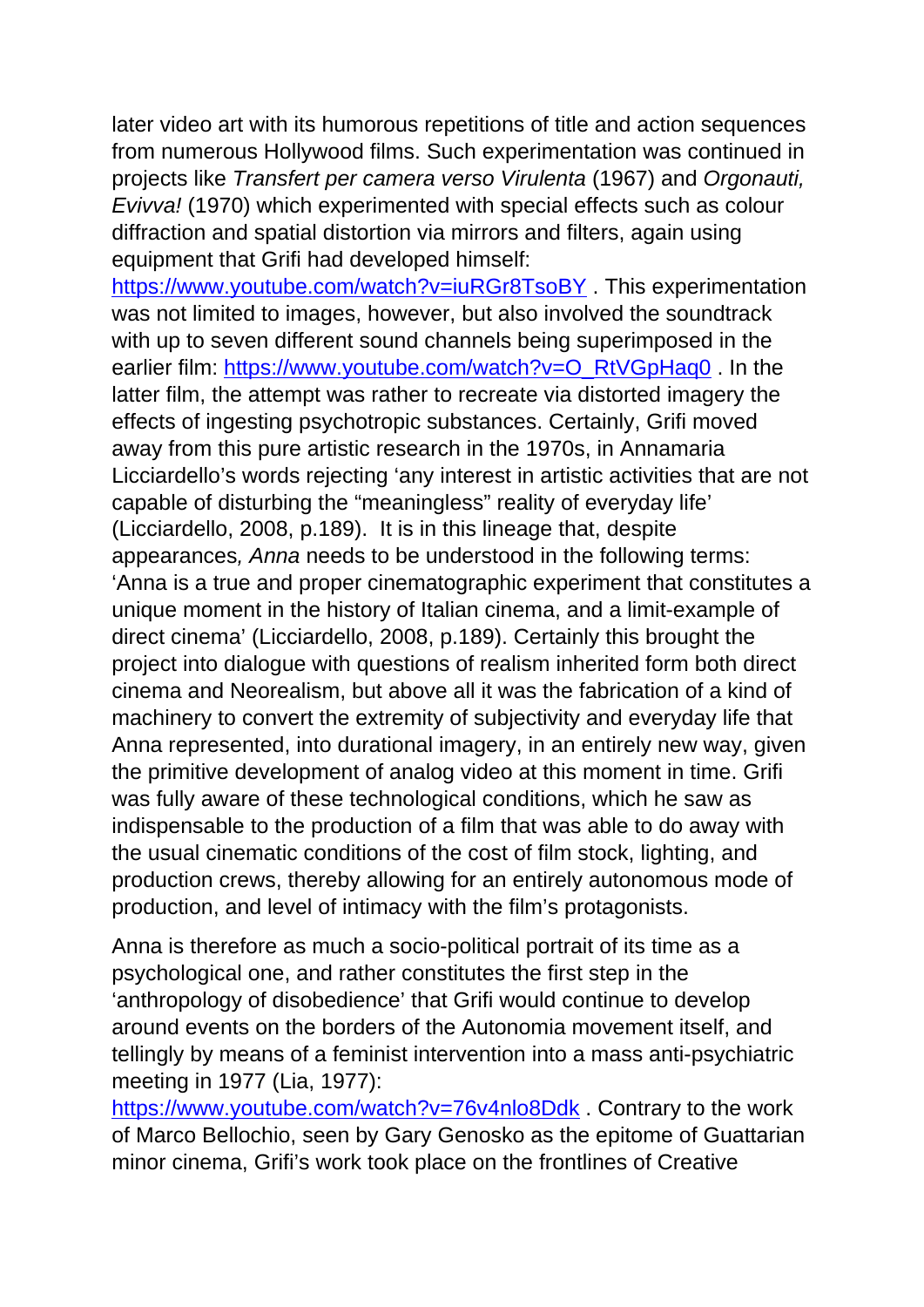Autonomia itself, resulting in such delirious titles as the already mentioned *Dinni e la Normalina*. As such this work traces both the phenomenon of Autonomia and its new subjective practices, as well as their subsequent repression. A process that was directly related to the experience of the Bologna free radio station, Radio Alice.

#### **The Media Ecology of Radio Alice**

Italy's first free pirate radio station, Bologna's Radio Alice, clearly derived its name from Lewis Carroll's *Alice in Wonderland*, but this naming was no mere accident; in part a reference to Gilles Deleuze's reading of Lewis Carroll and nonsense in *The Logic of Sense* (Deleuze, 1990), the name Alice announced this radio's desire to go beyond the rational limits of communication and politics in the directions of a surrealistic play with sense and nonsense, to produce a desiring form of political communication in which poetic delirium would have as much of a place as political events, or further, a space in which false information could produce real events. What was at stake was not the mere expression of a political line but the invention of new forms of communication drawing on sources as diverse as the historical artistic avant-gardes, Deleuze and Guattarian philosophy, situationist practice and of course *Alice in Wonderland* itself.

In this context it is worth asking why Alice was invoked as the name of the first, and most significant of the free radio stations. The choice of the name Alice had several meanings for the animators of Radio Alice; as a figure of both youthful curiosity and femininity but also and more crucially as a reference to nonsense, paradox and unconscious desires. In a recent reflection on Radio Alice, its former animators write: 'The choice of Lewis Carroll's fictional heroine was pointed; Alice was heavily linked to the world of feminine symbolism but also to the upside-down logic of *Alice in Wonderland* and *Through the Looking Glass*. Next to Carroll, as a second godfather, the group selected the Deleuze of *The Logic of Sense* (1990), a book which deciphered the paradoxes of identity encountered by Carroll's heroine as a metaphor for the loss of identity (for Deleuze, Alice wanted to be outside all logic, and the mirror – as symbol of identity – had to be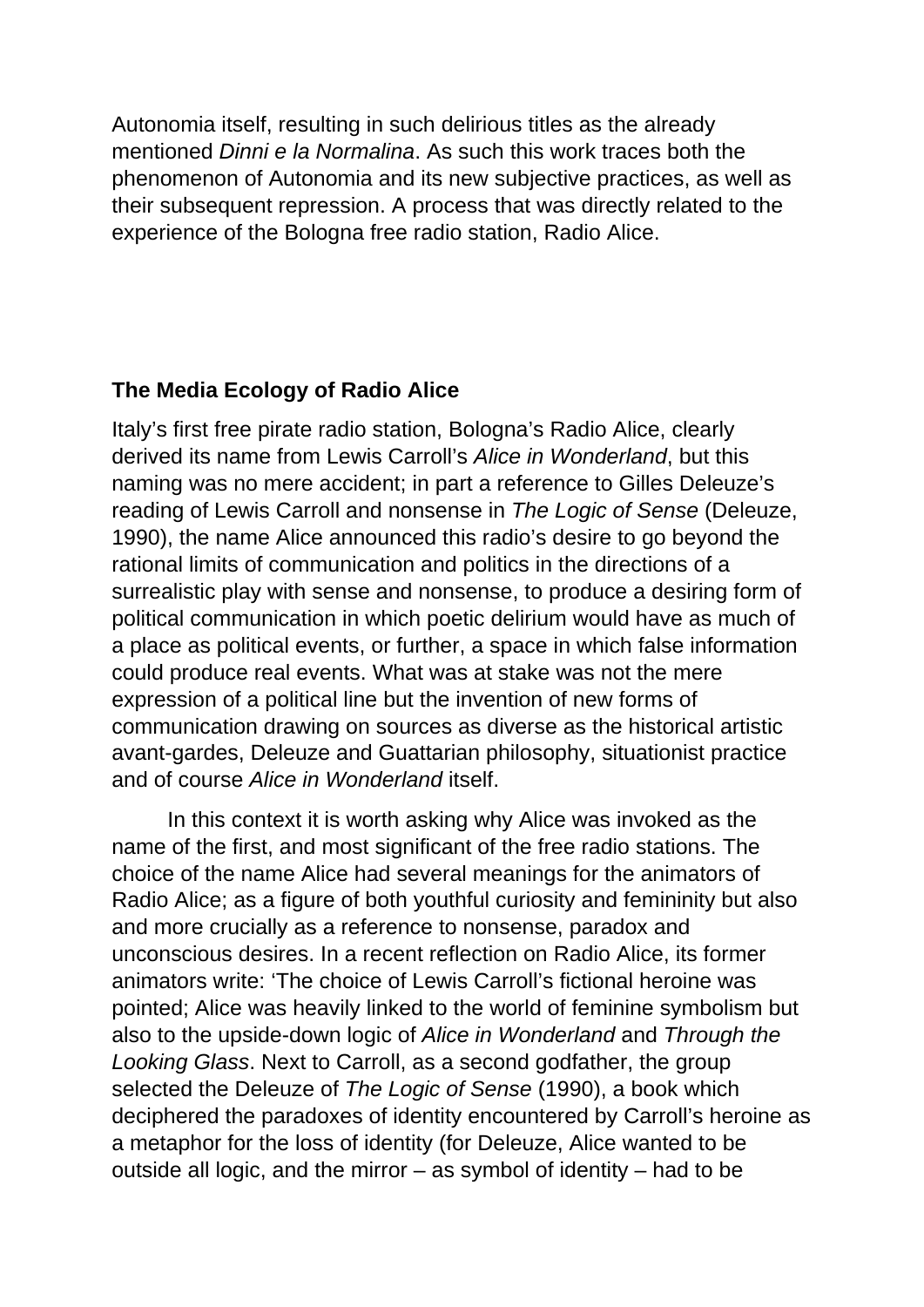continually crossed over)' (Berardi et al, 2009, p.78). The several tributaries flowing into the constitution of Radio Alice included the reinvention of the semiotic experimentation practiced by the historical avant-garde, already evident in the practice of the Metropolitan Indians, situationist media interventions and pranks and theoretical attempts to grasp the transformations both real and potential of technologically mediated communication in the work of Umberto Eco, Hans Magnus Enszensberger and Jean Baudrillard. However, undoubtedly the key reference point was the schizoanalytic perspectives of Deleuze and Guattari's *Anti-Oedipus* (1984), whose machinic, molecular revolution, Alice attempted to materialize via the generation of a mode of expression that would cross between sense and nonsense, the personal and intimate and the social and collective, becoming a radical media ecology or in Deleuze and Guattari's terms a 'collective assemblage of enunciation'.

So how exactly did Alice employ nonsense as a form of technologically mediated mode of free communication? The point was first of all to open political communication to all those elements that would normally be excluded as non-political, whether because too personal, too banal, or too strange. According to its animators, Alice transmitted: 'music, news, blossoming gardens, rants, inventions, discoveries, recipes, horoscopes, magic potions [...] messages, massages, lies' (Berardi et al 2009: 82). This seemingly Borgesian impossible list in relation to the norms of radio contents was a deliberate attempt to exceed the limits of what radio mediated communication could become, rather than merely using radio as a megaphone for a preestablished politics; as observers like Eco noted at the time, the very openness to the banal and the absurd in fact was Alice's politics. More than this the reference to lies was far from accidental; one of the key ways Alice challenged existing modes of political discourse was to reject the idea of political communication as the revelation of 'political truth', by exposing the lies of power, and thus its serious pedagogical function. Instead, Alice made use of lies, in the form of ludic pranks such as impersonating key politicians, in order to provoke political events following the formula that 'false information can provoke real events'. It is clear to see that in these and other practices, Alice was clearly inspired by the desire to cross the looking glass in a Carrollian fashion, to employ paradox, nonsense and play to escape the well-worn rhetorics of stable political positions and to open the radio station up to the maximum of